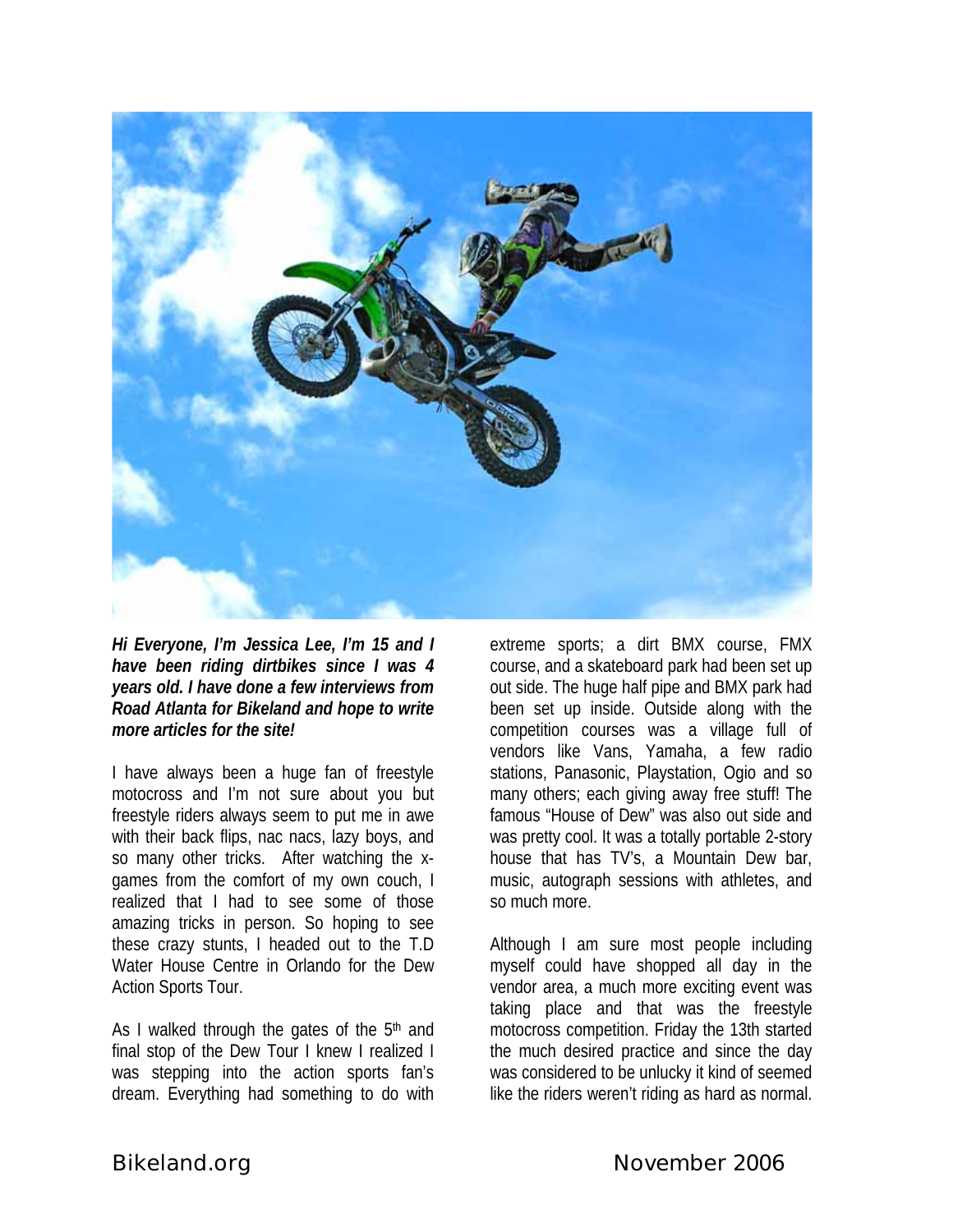

Saturday was full of practice and preliminaries. After Saturday's prelims there were just 12 riders left who went on to compete in the finals. Those lucky guys were Nate Adams, Jake McElroy, Mike Mason, Jeremy Lusk, Dustin Miller, Myles Richmond, Adam Jones, Wiley Fulmer, Beau Bamberg, Robbie Madison, Brian Foster and Matt Buyten. Mike Mason ended up winning the finals followed by Jeremy Lusk, and Nate Adams. After all of the tour stops



Nate Adams had accumulated the most points and took home the Dew Cup.

The Freestyle Motocross Finals were pretty neat but to be honest after watching the first half hour or so the event can get kind of boring because the riders begin to repeat tricks. Don't get me wrong, watching these extremely talented riders for a couple of hours is still a lot of fun but don't expect to see something new after the first few riders show their stuff.

*If someone asked me what a good event would be to take the whole family to and that was pretty exciting, I would for sure suggest the Dew Action Sports Tour.*

It holds something that will interest every member of the family. Yamaha even had a learn to ride area for the kids and a miniature skate park was set up for any kids that brought their skateboards. Getting tickets isn't that hard at all and at most events are not that expensive. At the Orlando event a one day